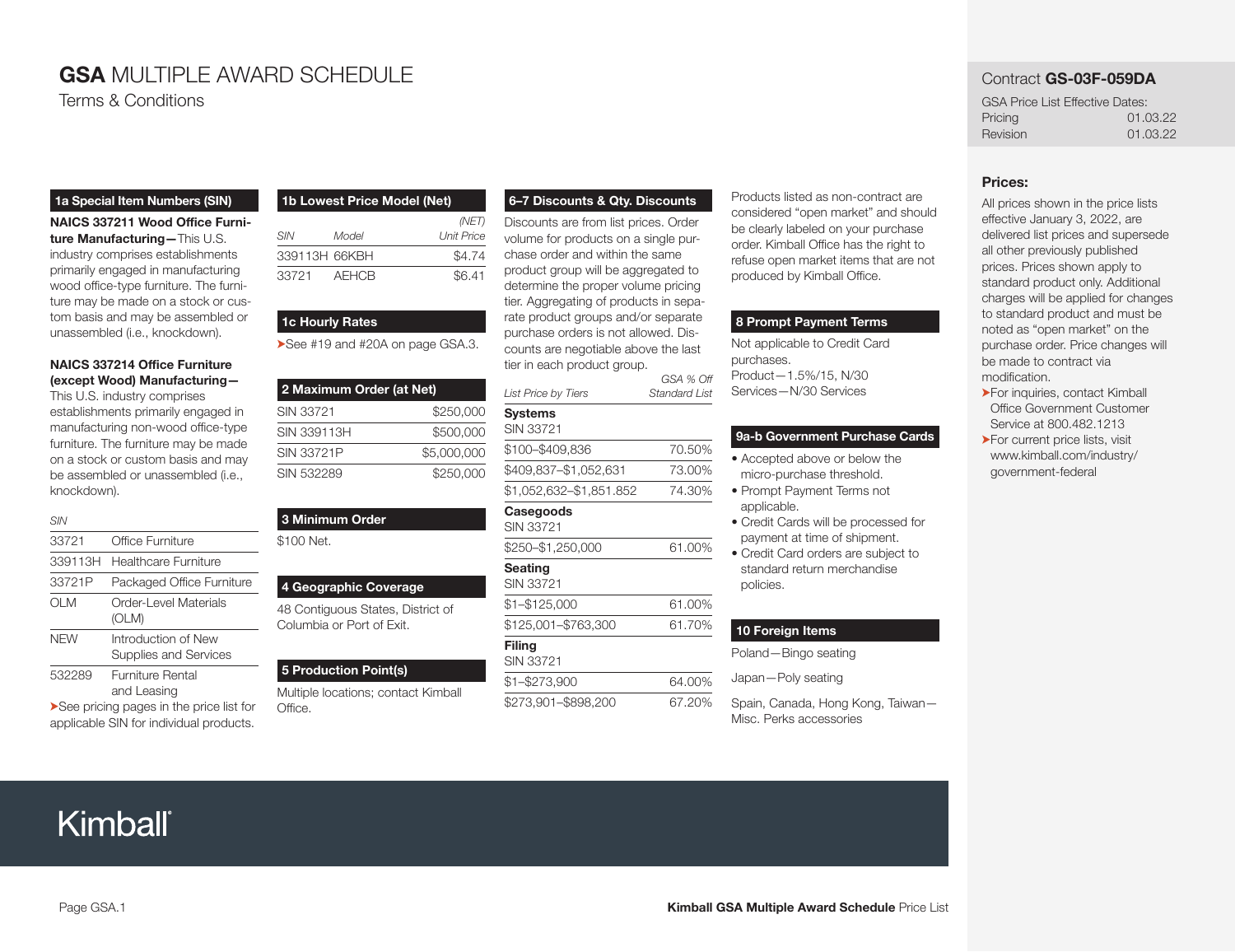Terms & Conditions, continued

### **11 Delivery**

### a **Time of delivery:**

- 90 days or less after receipt of complete and accurate purchase order.
- If shipping date requested is more than 90 days from date of order, Kimball Office shall have the right to use published price lists effective at the time of shipment.
- b **Expedited delivery:**  Special delivery service will incur additional charges. Contact a Customer Service Representative for availability
- c **Overnight and 2-day delivery:**  Not available.
- d **Urgent Requirements:**  Must be submitted to contractor in writing.

### **12 F.O.B. Point**

- F.O.B destination to the original "ship to" location on the purchase order.
- Multiple Invoices may be sent based on Kimball Office's production and distribution locations.
- If changes made to ship to location, or special delivery services requested, a modification must be issued and accepted by Kimball Office or work will not be performed.
- Requests for multiple deliveries (unknown during order placement) or storage will incur additional costs.
- Any order requiring special delivery services will incur additional charges.

### **13a Ordering Address**

Kimball International Inc. dba Kimball Office Inc. c/o "Add Servicing Dealer Name" 1600 Royal Street, Mail Code KO-222 Jasper, IN 47546 Phone: 800.647.2010 Fax: 812.482.8300

### **13b Ordering Procedures**

For supplies and services, the ordering procedures and information on Blanket Purchase Agreements (BPA's) are found in Federal Acquisition Regulation (FAR) 8.405-3.

### **14 Payment Address**

Kimball International, Inc. P.O. Box 93096 Chicago, IL 60673-3096

### **15 Warranty**

Manufacturer's Commercial Warranty applies.

*Note: This warranty is only valid if the products are given normal and proper use, and installed or used in accordance with Kimball Office installation and/or application guidelines, and installed by an authorized Kimball Office servicing dealer or agent. Kimball Office assumes no responsibility for repairs to products sustaining damages resulting from user modification, attachments to a product, misuse, abuse, alternation, or negligent use of our products.*

### **16 Export Packaging**

Contact Government Customer Service Representative for quotation.

### **17 Government Purchase Card**

- Accepted above or below the micro-purchase threshold.
- Prompt Payment Terms not applicable.
- Credit Cards will be processed for payment at time of shipment.
- Credit Cards are subject to standard return merchandise policies.

### **18 Rental, Maintenance, & Repair**

**Lease Terms:** For information regarding our leasing programs, contact Government Customer Service.

### **Maintenance:** Not applicable.

**Repair:** Authorization must be secured from Kimball Office Customer Service Representative prior to incurring repair charges if Kimball Office is expected to pay these charges.

### **19 Installation (Net)**

### **Installation (SIN 33721):**

\$51.50 to \$95.00 per hour +IFF

Conditions that may affect the overall installation costs:

- Union, overtime, holiday hours
- Special site conditions (including, but not limited to, elevator access, dock restrictions, street loading, stair carry)
- Facility security restrictions (including, but not limited to, personnel clearance, x-rays, escorts)
- Delays or restrictions due to work of other contractors (including, but not limited to, cabling, carpentry, electrical etc.
- Schedule and customer-driven delivery changes (including, but not limited to, rush install, site/building delays, permit delays
- Other job-site related functions (including, but not limited to, product storage, site prep & clean-up, removal or disposal of existing products
- Installation personnel costs (including, but not limited to. permits) not included
- The Industrial Funding Fee (IFF) must be included in total cost (IFF is not a separate line item).
- Services may only be used in conjunction with the acquisition of office furniture. Purchase orders for services only will not be accepted.
- Installation services are the responsibility of Kimball Office, but are quoted on an order-by-order basis by authorized Kimball Office servicing dealers.
- Installation services must be performed by an authorized Kimball Office servicing dealer or warranty is null and void.
- Prompt payment discount not applicable to installation services.

### **Special Item Numbers (SINs):**

SINs are provided on the pricing pages within each price list. Please note the appropriate SIN on your purchase order.

Products listed as non-contract are considered "open market" as of the price list effective date and should be clearly labeled as such on the purchase order. Kimball Office has the right to refuse open market items that are not produced by Kimball Office.

New products and fabric introductions are considered non-contract "open market" until accepted via contract modification.

➤Contact your Government Customer Service Representative at 800.482.1213 for current updates.

## Contract **GS-03F-059DA**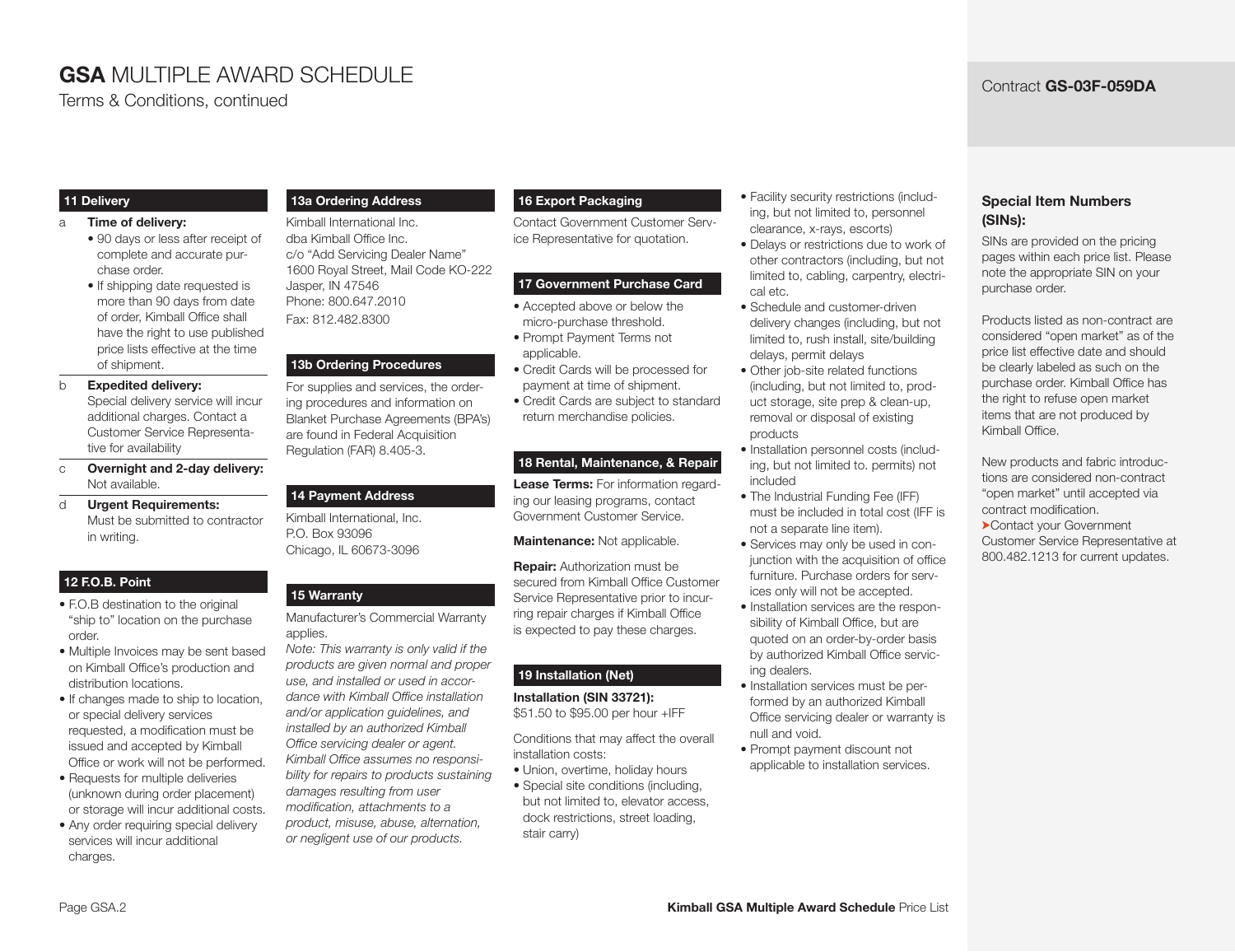### Contract **GS-03F-059DA**

# **GSA** MULTIPLE AWARD SCHEDULE

Terms & Conditions, continued

### **20 Repair Parts & Any Other Services**

### **Repair parts:** Not applicable.

- 20a **Terms and conditions for any other services:**
- Services may only be used in conjunction with the acquisition of office furniture.
- Purchase orders for services only will not be accepted.
- Design, installation, reconfiguration/relocation and project management services are the responsibility of Kimball Office, but are quoted on an order-by-order basis by authorized Kimball Office servicing dealers.

**Design and Layout** (SIN 33721): \$65 per hour + IFF (IFF should not be a separate line item).

Interior Designer \$64 per hour + IFF

**Reconfiguration** (SIN 33721):  $$51.50$  per hour + IFF.

**Project Management** (SIN 33721): Add IFF to the total cost (IFF should not be a separate line item).

| <b>Senior Project</b> |                       |
|-----------------------|-----------------------|
| Manager               | $$72$ per hour + IFF  |
| Project Manager       | $$65$ per hour + IFF  |
| Principal/Senior      |                       |
| Manager               | $$125$ per hour + IFF |

**Restocking:** Merchandise will only be accepted for return under the following conditions:

- The product is a "made to stock" item; and,
- Return Good Authorization (RGA) is given to you by your Customer Service Representative
- All returns are subject to a 50% restocking fee. Any freight charges for returned product are the responsibility of the customer.
- Unauthorized returns will not be accepted and will be returned freight collect.
- All merchandise being returned must be properly packed and protected in the original cartons.
- Upon receipt, all returned merchandise will be thoroughly inspected. Any discrepancies, such as additional damage, signs of usage, missing parts, etc. will result in an adjustment to the amount of credit issued.

### **Changes and Cancellation:** A con-

firmed order may not be changed or cancelled, in whole or in part, without prior written consent of Kimball Office. Expenses incurred because of the changes shall be charged to the Purchaser. In the event of cancellations, Purchaser will be liable for reasonable cancellation charges established by Kimball Office. Changes may affect delivery dates.

No change or cancellations will be accepted after order entry for nonstandard lead time products including:

- Kwik Office offerings
- Engineer-to-order (modified or nonstandard products)
- Alliance program upholstery (Carnegie, KnollTextiles, Maharam and Mayer Fabrics)
- Customer's Own Material (COM)
- Customer's Own Leather (COL)
- Customer Specified Laminate (CSL)
- Customer Specified Paint (CSP)
- Mock Ups
- Service Parts/Replacements

### **Delivery Refusal or Storage Request:**

If product delivery is refused or redirected to a storage facility, the customer is to issue a modification to original purchase order and pay all associated charges. A modification must be issued and accepted by Kimball Office or work will not be performed.

Below is a list of some potential charges that could incur. These items must be listed as separate line items on the purchase order (open-market) and will be invoiced separately.

- Air Freight or priority shipments
- Inside delivery or drop-ship delivery
- Sales and other taxes
- Shipping changes
- Specific (date/time) delivery
- Storage and insurance charges

### **21 Service and Distribution Points**

Multiple locations; contact Kimball Office Government Customer Service at 800.482.1213.

### **22 Participating Dealers**

Not applicable. Design, installation, reconfiguration/relocation and project management services are provided by Kimball Office Authorizing Servicing Dealers; orders above the Maximum Order Threshold are quoted on an order-by-order basis.

For a list of authorized Kimball Office servicing dealers contact Government Customer Service at 800.482.1213 or visit our website at www.kimball.com

### **23 Preventive Maintenance**

Not applicable.

### **Contractor Team Arrangements:**

Contractor Team Arrangements (CTA) must be approved by your Government Sales Manager and signed by authorized company representatives prior to order entry. For the name of the Government Sales Manager for your area, contact Government Customer Service at 800.482.1213.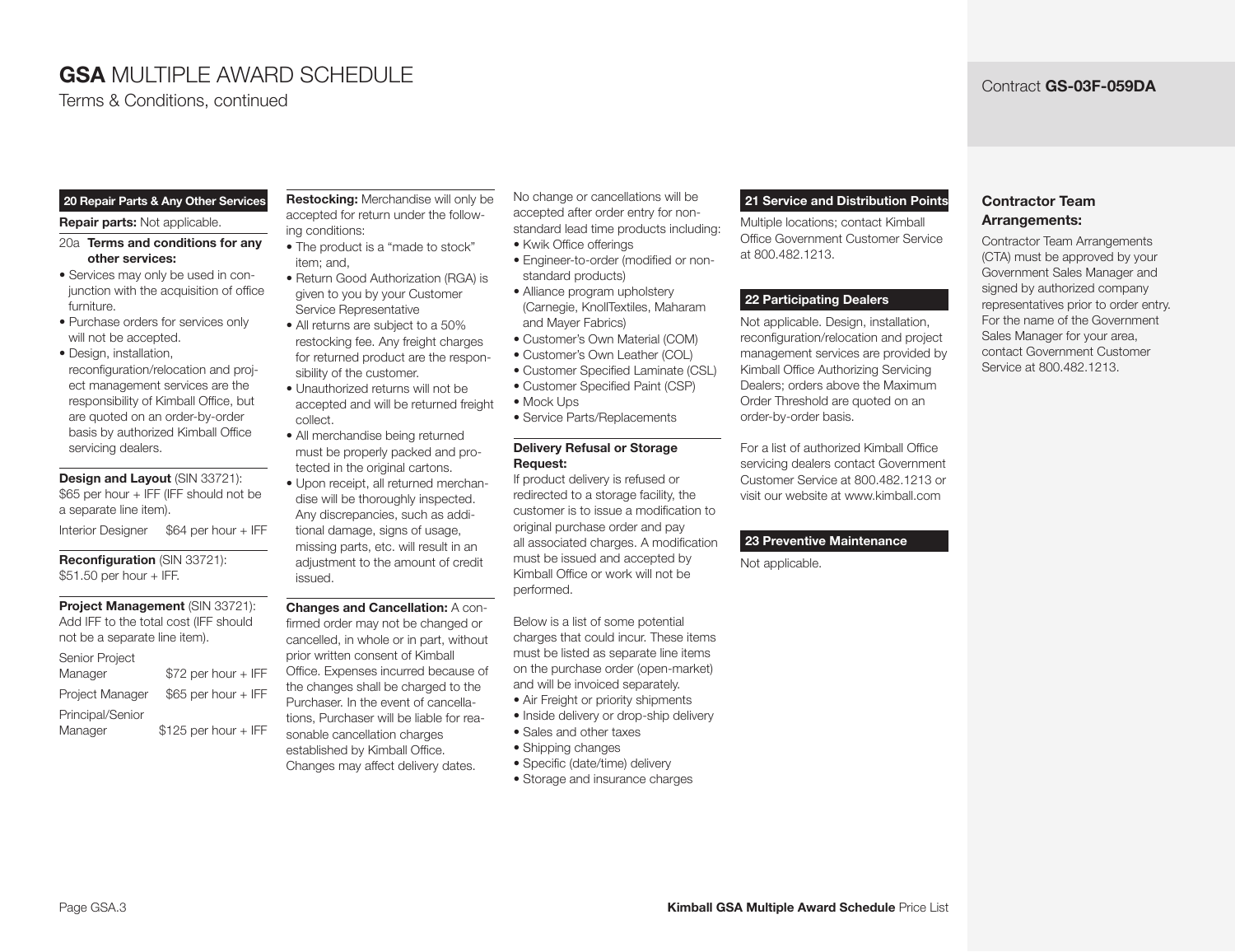Terms & Conditions, continued

### **24a Environmental Attributes**

Visit our website at www.kimball.com

Kimball Office is committed to providing quality products that will improve indoor air quality and increase the use of sustainable materials. Many of our products adhere to BIFMA's Furniture Emissions Standards (FES) for office furniture products and can contribute to the U.S. Green Building Council's LEED rating system for low-emitting furniture credit. Kimball Office offers the option of Forest Stewardship Council (FSC) certified wood on select product series in our offering.

- FSC is an independent, not for profit, nongovernment organization based in Bonn, Germany.
- Their mission is to support environmentally appropriate, socially beneficial and economically viable management of the world's forests.
- Kimball Office maintains Chain of Custody certification from the FSC.
- Chain of Custody certification provides a guarantee about the production of FSC certified products.
- This certification tracks the path taken by raw materials from the forest to the consumer.
- The FSC label represents a promise about the sourcing of their wood.
- FSC product is available at an upcharge.

Contact Government Customer Service at 800.482.1213.

### **24b EIT Standards**

Not applicable.

### **25 DUNS Number**

006365803

### **26 CCR Cage Code**

4V077

### **Additional Terms**

**Kimball Office's standard Cancellation Policy and Warranty** apply to this contract. ➤See the General Information section in the price list.

### **Order Acceptance and Acknowledgement:**

Orders are accepted only by issuance of Kimball Office formal acknowledgement and are subject to the terms and conditions set forth herein, notwithstanding any variance in terms and conditions set forth on buyer's order forms. The order acknow ledgement is the final confirmation of the agreement between the customer and Kimball Office and supersedes all prior oral and written statements regarding the order. The acknowledged order confirmation can be modified only in writing from Kimball Office or by a reconfirmation signed by Kimball Office. Kimball Office will attempt to meet all requested ship date requests. If no specific date is requested, we will assign the best possible ship date available.

### **Multiple Payment Arrangements**

(FAR Clause 52.232-37 May 1999) The contract or agreement provides for payments to the Contractor through several alternative methods. The applicability of specific methods of payment and the designation of the payment office(s) are either stated—

- Elsewhere in the contract or agreement; or
- In individual orders placed under the contract or agreement.

### **I-FSS-140-B Urgent Requirements (Jan 1994):**

When the Federal Supply Schedule contract delivery period does not meet the bona fide urgent delivery requirements of an ordering agency, agencies are encouraged, if time permits, to contact the Contractor for the purpose of obtaining accelerated delivery. The Contractor shall reply to the inquiry within 3 workdays after receipt. (Telephonic replies shall be confirmed by the Contractor in writing.) If the Contractor offers an accelerated delivery time acceptable to the ordering agency, any order(s) placed pursuant to the agreed upon accelerated delivery time frame shall be delivered within this shorter delivery time and in accordance with all other terms and conditions of the contract.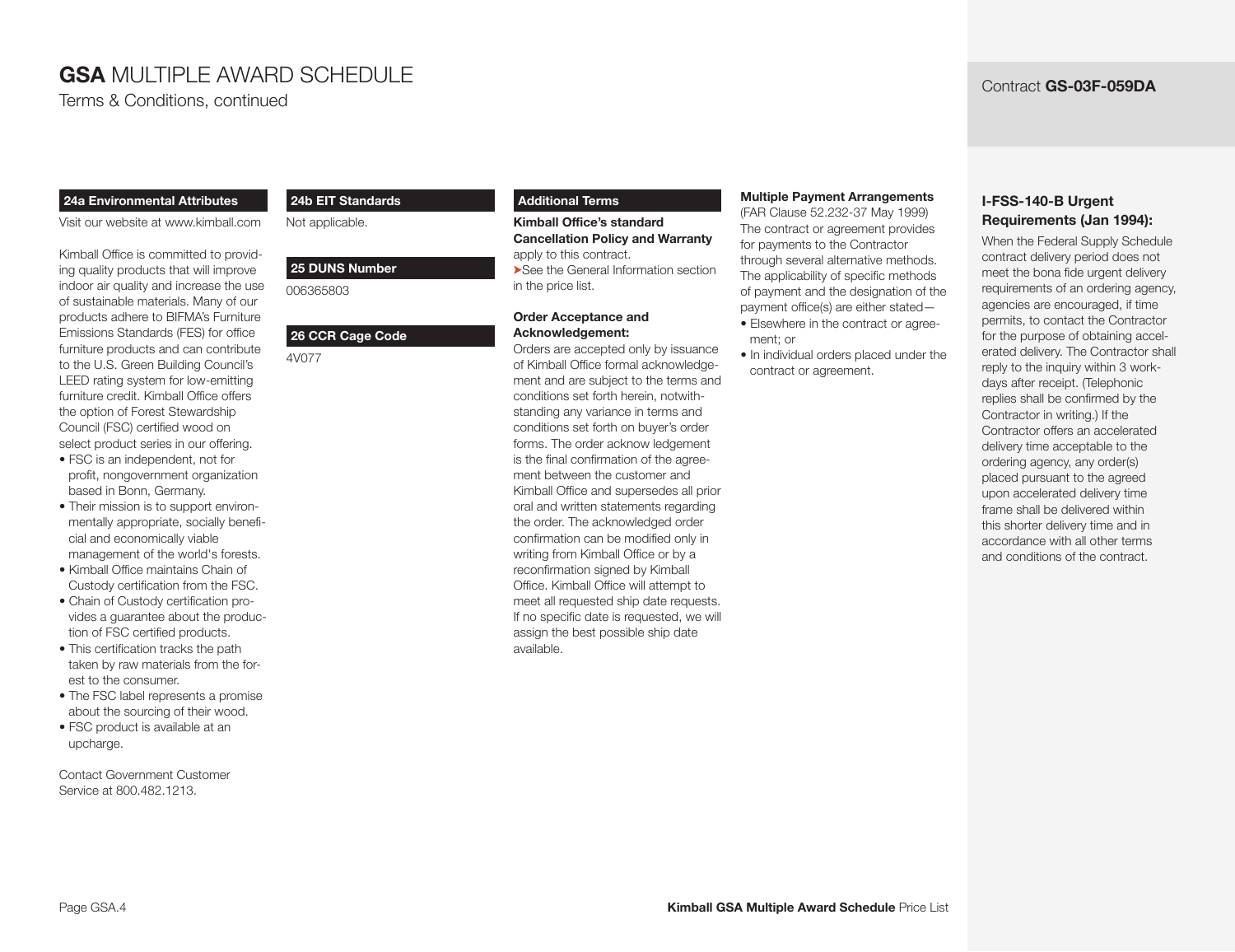Clean Order Checklist

### ■ **Contract number:**  GS-03F-059DA

### ■ **P.O. number:**

Customer's purchase order number must be shown and easily identified.

### ■ **Contractor Name:**

Kimball International Inc. dba Kimball Office Inc. c/o "Add Servicing Dealer Name" 1600 Royal Street, Mail Code KO-222 Jasper, IN 47546-1022

### ■ **Contractor Cage Code:**  4V077

### ■ **Business Size:**

Kimball Office is a large business and as such cannot accept purchase orders that are 100% set aside for small business.

### ■ **Date:**

Must be on or before the expiration date of this schedule.

### ■ **Product specification:**

Provide the complete model number, options, finish, caster(s), and/or fabric for each line item.

### ■ **F.O.B. terms:**

- F.O.B. Destination to 48 contiguous states, District of Columbia, or port of exit.
- Inside delivery is available at additional charge as per carrier's standard rates and MUST BE NOTED on the purchase order (\$50 minimum).
- If product delivery is refused or redirected to a storage facility, the customer is to pay all associated charges and issue a modification to the original purchase order or work will not be performed.
- If product is redirected to a storage facility, or if installation is delayed by customer, product payment is due the 30th day after product is delivered to location requested by customer and customer's receipt of proper invoice.

### ■ **Design, installation, and project management:**

- Show all service charges (inclusive of the IFF) separately on your purchase order.
- Do NOT show the Industrial Funding Fee (IFF) as a separate line item.)

### ■ **Pricing:**

- Show the correct unit net price and extended net amount.
- Pricing is subject to change via contract modification.

### ■ **Payment Terms:**

- Services N/30; product 1.5%/15, N/30.
- Credit card purchases will be processed for payment at the time of product shipment.
- Credit card purchases are not eligible for prompt payment discounts.

### ■ **Shipping address:**

- A complete shipping address and special delivery instruction are required, (i.e. special ship dates, ship complete or split shipments, tags, etc.)
- Changes in shipping address require a modification to the purchase order or work will not be performed. If the order is split shipped, Kimball Office requests multiple payments (FAR Clause 52.232-37) due upon receipt of each shipment.

### ■ **Billing address:**

- Complete billing address, codes and/or WAWF instructions must be included.
- If payment is by Government Credit Card, a Kimball Office Credit Card Form must be completed.

### ■ **Payment address:**

Kimball International, Inc. P.O. Box 93096 Chicago, IL 60673-3096.

### □ Changes to purchase order:

Any change to an original purchase order must be made via a contract modification or work will not be performed.

### ■ **Signatures:**

- Authorized agency signature is required on all purchase orders.
- Contractor teaming arrangements must be approved by Government Sales Manager and signed by both a Kimball Office and teaming partner authorized representative, and must be included with the order or work will not be performed.

**CCR Cage Code:** 4V077

**Contract Number:** GS-03F-059DA

### **Contractor:**

Kimball International Inc. dba Kimball Office Inc.

### **Expiration:**

February 11, 2026

## **FSC Group:**

Large Category Furniture & Furnishings

### **FSC Class/Product Code:**

7125 for SIN 33721 7110 for SIN 33721P 7110 for SIN 339113H 7105 for SIN 532289

### **Service Code:**

7110

## Contract **GS-03F-059DA**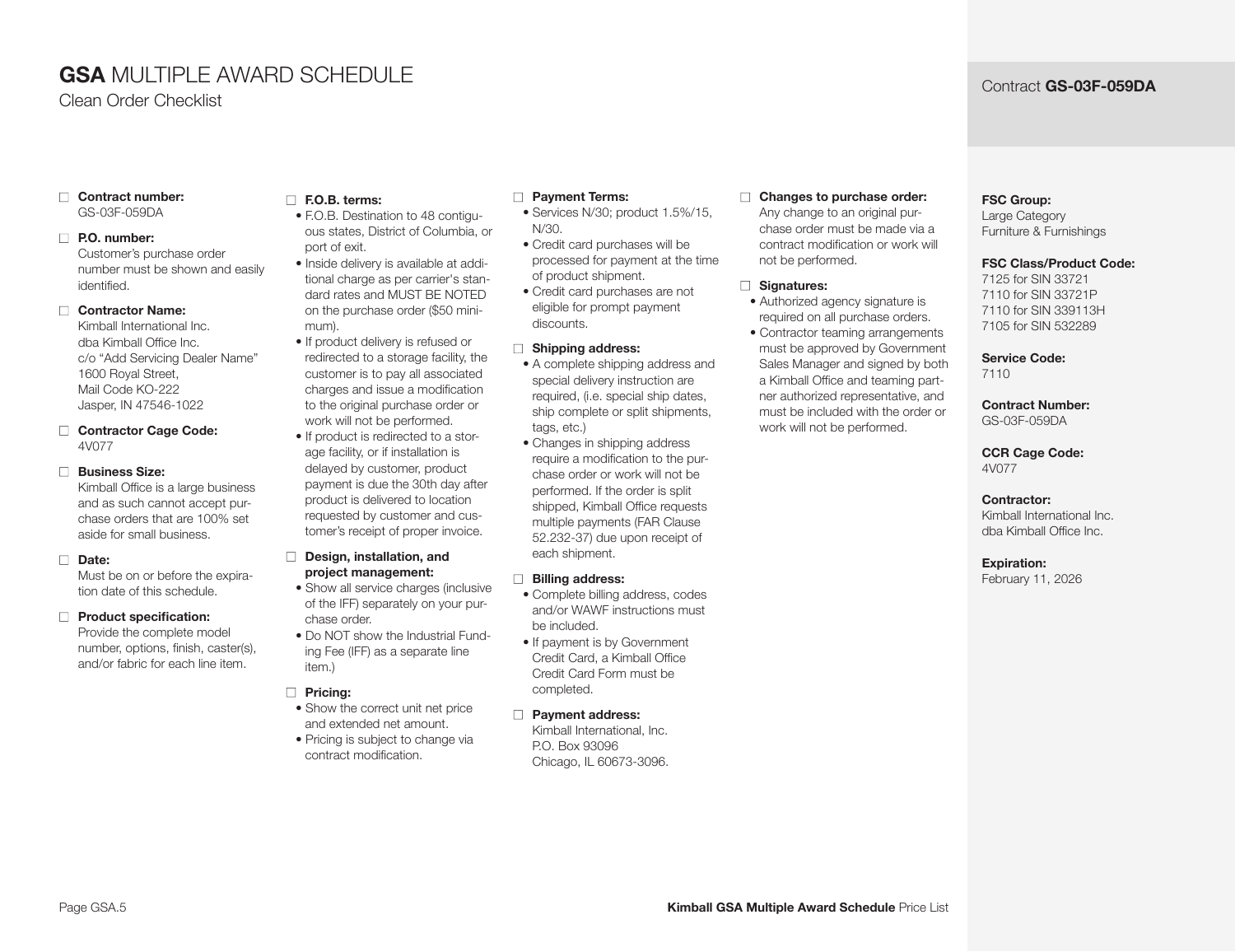Contract **GS-03F-059DA**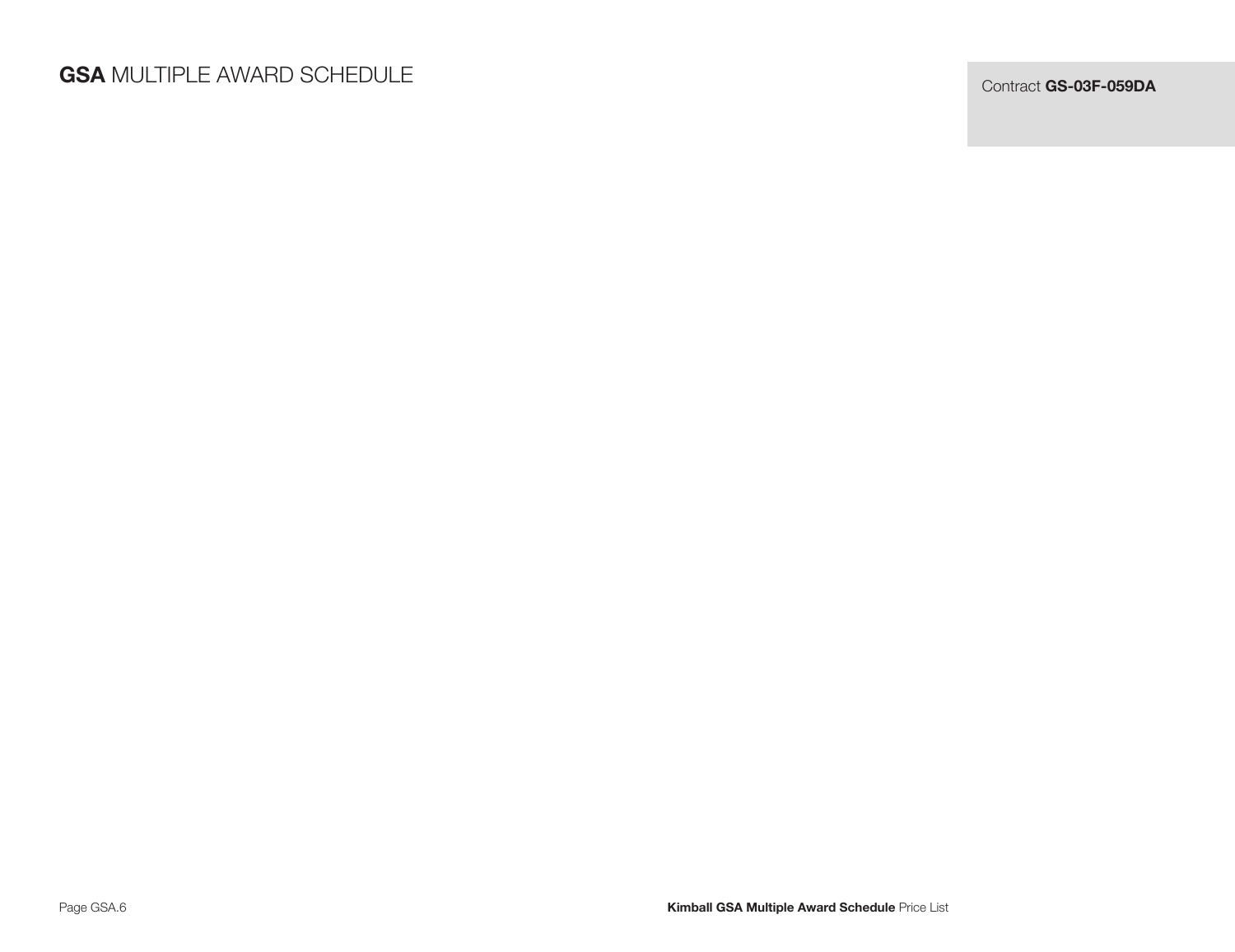# (R) Kimballi

# **GSA SUPPLEMENT | TERMS & CONDITIONS**

FEDERAL GOVERNMENT CONTRACT GS-03F-059DA EXECTIVE O1.03.22